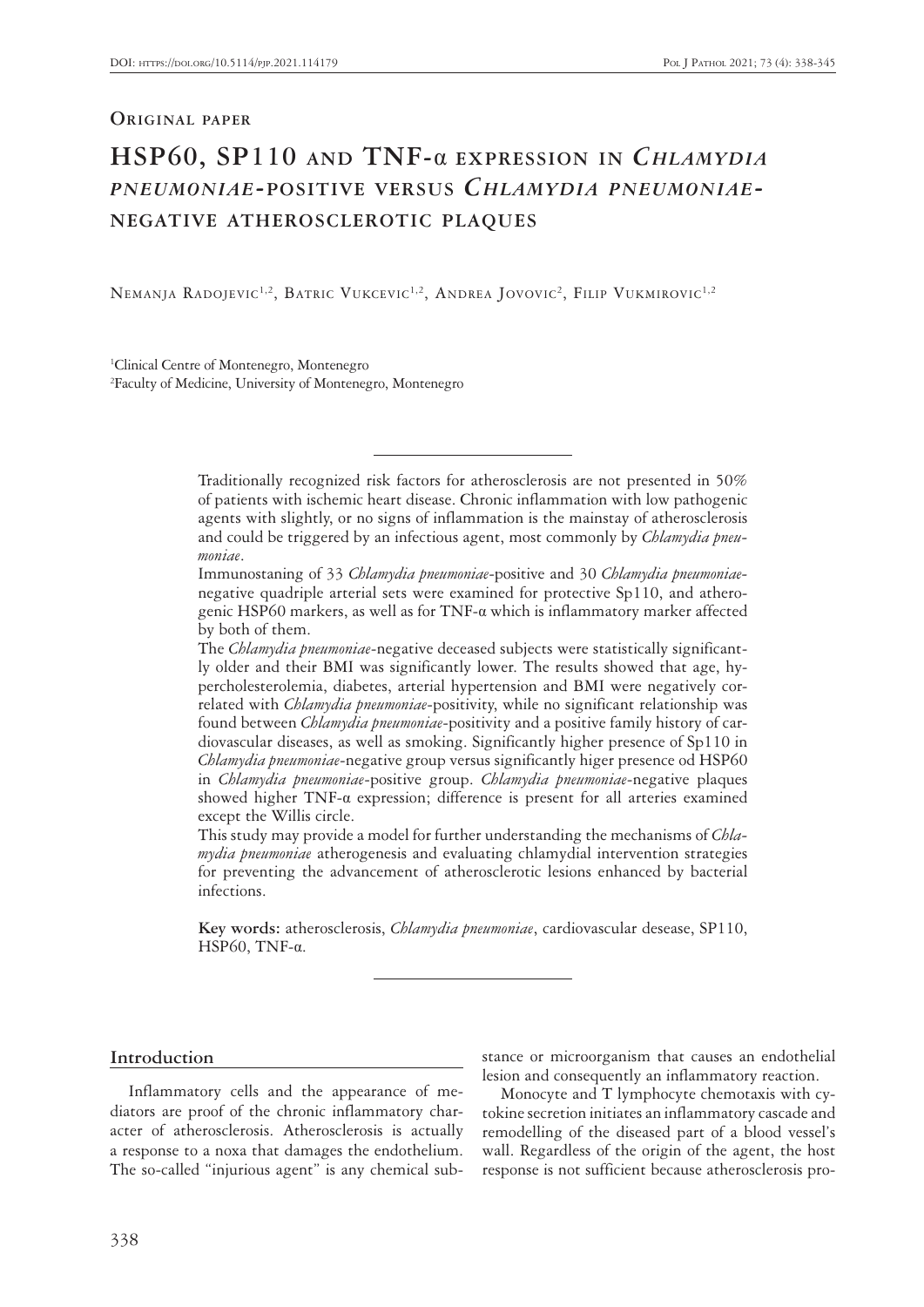gressively spreads and the lumen of the blood vessel narrows [1].

When it comes to the infectious genesis of atherosclerosis, a large amount of attention has been dedicated to bacterial and viral agents. The determined presence of microorganisms in atherosclerotic plaque and lipid-laden cells has resulted in the hypothesis that microorganisms stimulate scavenger receptor expression to use lipids as a source of energy [2].

*Chlamydia pneumoniae* (CP) is an obligatory intracellular, gram-negative bacterium from the Chlamydiaceae family, recognized as a cause of sinusitis, laryngitis, pharyngitis, bronchitis and out-of-hospital pneumonia. CP is often present in the blood vessels of smokers and it is believed that they also have a higher rate of lung colonization with this microorganism [3]. The presence of CP has been proved in 40% to 50% of atherosclerotic plaques by immunohistochemical tests, PCR tests, electron microscopy, as well as with cell cultures [4]. Laboratory tests on animals have shown that CP causes atherosclerosis in LDL receptor knockout mice that have been fed on a diet with a high concentration of cholesterol. The presence of antibodies against CP was found in about 50% of the examined patients with atherosclerosis [4]. It is thought that CP passes from macrophages to endothelial cells, causing them to dysfunction and increasing permeability for LDL. At the same time, the lipopolysaccharide of the bacterial wall causes a reduction in LCAT activity, the consequence of which is an increase in levels of LDL and a decrease in levels of HDL.

The presence of CP in endothelial cells causes the proliferation of smooth muscle cells and the secretion of IL-8 and IL-16, and the expression of ICAM, VCAM and E selectin [5].

The occurrence of atherosclerosis in a younger population without traditional factors of risk has awakened the suspicion that there is an infectious agent that serves as a trigger in the atherosclerotic process. Examination for SP110 and HSP60 can be of some importance in the molecular examination of atherosclerotic plaques.

The bacterium performs dysregulation of LDL receptors and this additionally burdens the cells with lipids and favours the appearance of foam cells [6]. It is possible that the bacteria do not enter the intima of a blood vessel's wall like a "Trojan horse" inside the macrophage, but that inflammation has been stimulated by the autoimmune nature of the disease caused by molecular mimicry of HSP60 (virulence factor of CP) with proteins of the intima of the blood vessel. Heat shock proteins (HSP), normally localized intracellularly, become expressed on the cell surface in stressful conditions, such as an infection, and consequently activate antigen-presenting cells and start a cascade of the immune response [7]. The molecular

mimicry hypothesis has gained in importance given the fact that human HSP60 (hHSP60) shows an 85% compatibility with chlamydial HSP60 (cHSP60) [11]. In addition to a number of the other effects of HSP60, Koi *et al*. have demonstrated cHPS60 and hHSP60 in plaques on carotid atherosclerotic plaque samples, as well as their joint action in promoting TNF-α secretion.

Unlike HSP60, SP110 has a protective role in atheroscleosis. SP110, a human analogue of the Ipr1 gene, may be a constitutional defence factor against CP, and therefore against infectious atherosclerosis [12]. Namely, it is believed that predisposition to atherosclerosis is inherited as a complex of genetic characteristics of the organism by polygenic inheritance. The sst1 gene locus was found on chromosome 1 of a mouse, which contains genes whose expression leads to increased susceptibility to tuberculosis and infection with other intracellular pathogenic bacteria. Within the sst1 locus is a group of Ifi-75 genes, whose most important representative is the Ipr1 gene. Ipr1 is overexpressed in mice resistant to infection, and its expression does not occur in the population of mice susceptible to infection [13]. The closest human homologue of this gene is the SP110 gene, which is located on chromosome 2, and is thought to encode transcription cofactors as part of the action of hormone receptors in the cell nucleus. In this way, Ipr1 and SP110 would affect the action of numerous hormones, including corticosteroids, vitamin D and retinoic acid, with consequences for the life cycle of immune cells and the inflammatory response of the host [14]. The SP110 protein, which encodes the gene of the same name, has been observed in nuclear bodies (multiprotein complexes that regulate gene transcription and are localized in the nucleus) in acute viral infections and numerous autoimmune and malignant diseases [15]. Leu *et al.* demonstrated the protective role of SP110/ Ipr1 in intracellular infections in a mouse model of *M. tuberculosis* infection by modulating NF-κB activity in the form of promotion of anti-apoptotic mechanisms and down-regulation of TNF-α secretion. Thus, in contrast to HSP60, SP110 has a protective role in the processes of atherosclerosis and, in addition, they have the opposite effect on the expression of TNF- $\alpha$ , namely HSP60, by increasing the concentration of it, and vice versa with SP110.

The aim of the study is to hypothesize the correlation of CP-positive and CP-negative atherosclerotic plaques with the presence of HSP60 and SP110 expression in plaques, as well as TNF-α as a connected inflammatory marker.

## **Material and methods**

The research was performed on fragments of blood vessel tissue obtained by forensic autopsies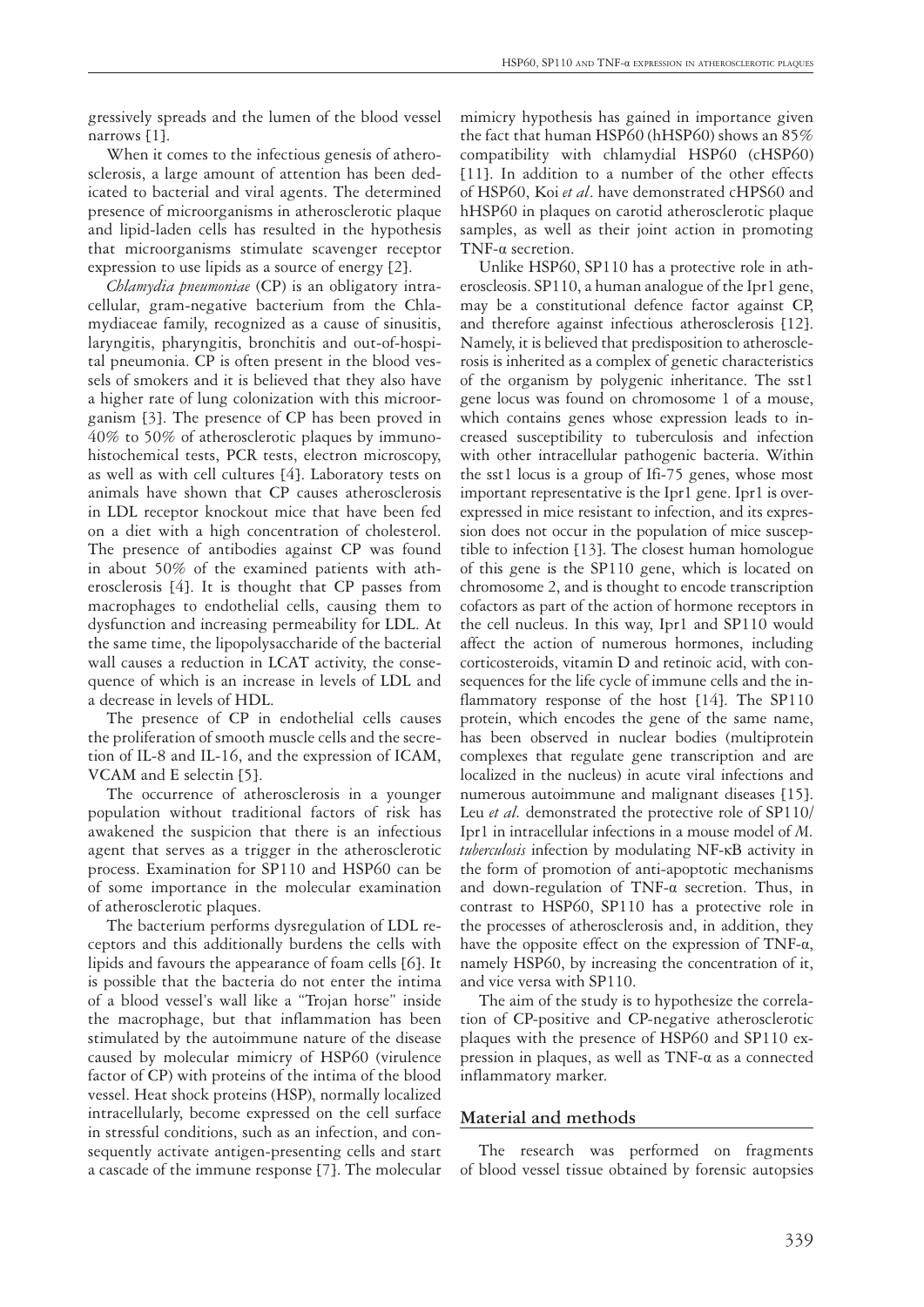at the Department of Pathology and Forensic Medicine of the Clinical Centre of Montenegro. All the deceased subjects had a cardiovascular-related cause of death.

The study included 124 sets of samples, of which 63 sets were considered for interpretation, as this number of subjects met the criteria for declaring the presence or absence of CP in plaques. The subjects were divided into two groups on the basis of criteria for the presence (33 subjects) or absence (30 subjects) of CP. A total of 252 artery samples were examined (63 quadruple sets of samples consisted of coronary artery, carotid artery, Willis' circle artery and abdominal aorta samples).

The presence of classical risk factors for atherosclerosis (hyperlipoproteinemia, diabetes, arterial hypertension, smoking, a family history of cardiovascular disease) was determined by a post-mortem interview with the family and by consulting medical records. The BMI was calculated at autopsy.

Samples were taken from the part of the blood vessel where atherosclerotic plaque was visible macroscopically at the site of the fatty stripe stage (identified as an area of yellowish discolouration at or above the level of the intima). Every set of samples consisted of the carotid artery, coronary artery, Willis' circle artery, and abdominal aorta. After sampling, the tissue was fixed in 4% formalin and paraffin moulds were formed. Routine haematoxylin and eosin staining, as well as immunohistochemical staining, were performed.

For the purpose of deparaffinization and rehydration, tissue sections were immersed in xylene for 3 min twice, followed by 3 min immersion in 1:1 solution of xylene and 100% ethanol and 3 min immersion in ethanol solutions of decreasing concentrations (100% twice, 95%, 70% and 50%, respectively), after which they were rinsed under running cold tap water. Antigen retrieval was performed by treating the sections with 10mM citrate buffer in the microwave for 10 minutes twice, after which they were rinsed with deionized water. Endogenous peroxidase was blocked using 3% H2O2 solution for 10 minutes at room temperature. The sections were then incubated with primary antibodies using the protocols instructed by the manufacturer.

The following primary antibodies were used: OMP1 (Polyclonal, Medac Inc, Hamburg, Germany, 1:10), CP-RR-402 (Monoclonal, Washington Research Foundation, Seattle, US, 1:1000), SP110 (Polyclonal Rabbit Anti-SP110, Abcam, Cambridge, UK, 1:200), HSP60 (Polyclonal Rabbit Anti-HSP60, Abcam, Cambridge, UK, 1:100) and TNF-α (Polyclonal Rabbit Anti-TNF-α, Abcam, Cambridge, UK, 1:100).

Standard LSAB+ (streptavidin-biotin-peroxidase) technique was used for immunohistochemical iden-

tification of the antigens, with 3-amino-9-ethylcarbazole as chromogenic substrate. Each incubation was followed by rinsing the sections in Tris Buffered Saline (0.05M, 7.6 pH) and contrasting with hematoxylin.

Assessing of CP presence in plaques was performed by two immunobodies: OMP1 (Polyclonal, Medac Inc, Hamburg, Germany, 1:10) and CP-RR-402 (Monoclonal, Washington Research Foundation, Seattle, US, 1:1000). A positive result for both markers was interpreted as a reliable indicator of the presence of CP in the plaque, and a negative finding for both markers was a reliable finding of the absence of CP.

Statistical analyses were performed using IBM Statistics (SPSS) 10, as well as methods of descriptive statistics,  $\chi^2$ -test, ANOVA test and logistic regression. For microphotografies we used digital Zeiss Axiocam 105 Color (5 megapixel resolution camera) with white filter on Zeiss Axio Scope.A1 microscope. Digitalisation of slides was done by ZEN 2.3 lite software (blue edition, Carl Zeiss Microscopy, GmbH, 2011), using magnification  $40 \times /0.75$ . Immunohistochemical slides vere analysed by Plug-in IHC profiler on ImageJ software. Three randomly selected cross-sections were analysed, and mean values were set as results for each sample.

# **Results**

The mean age at the time of death was 59 years (ranging from 32 to 90 years, with a standard deviation of 15.77). The mean age of the CP-positive deceased subjects was  $55.45 \pm 15.41$ , while the mean age of CP-negative deceased subjects was 62.67  $\pm$ 15.36. The CP-negative deceased subjects were statistically significantly older ( $p < 0.001$ , t-test). The BMI of CP-positive deceased subjects was 27.69  $\pm$ 4.72, while the BMI of CP-negative subjects was  $32.67 \pm 4.40$ , which is significantly higher  $(p < 0.001, t-test)$ .

The presence of classical risk factors was analysed using a  $\chi^2$ -test. Hypercholesterolemia, diabetes and a positive family history of cardiovascular diseases were significantly frequent in CP-negative samples. There was no significant difference in the incidence of arterial hypertension and smoking between the groups (Table I).

Logistical regression was performed as a method of simultaneous investigation of the relationship of all the examined factors with CP-positivity (unlike the previous analysis in which the risk factors were examined separately) (Table II). For an odds ratio (OR), as a product of logistical regression, less than 1, the result shows that a particular test factor is negatively related to the test result. The results showed that age, hypercholesterolemia, diabetes, arterial hypertension and BMI were negatively correlated with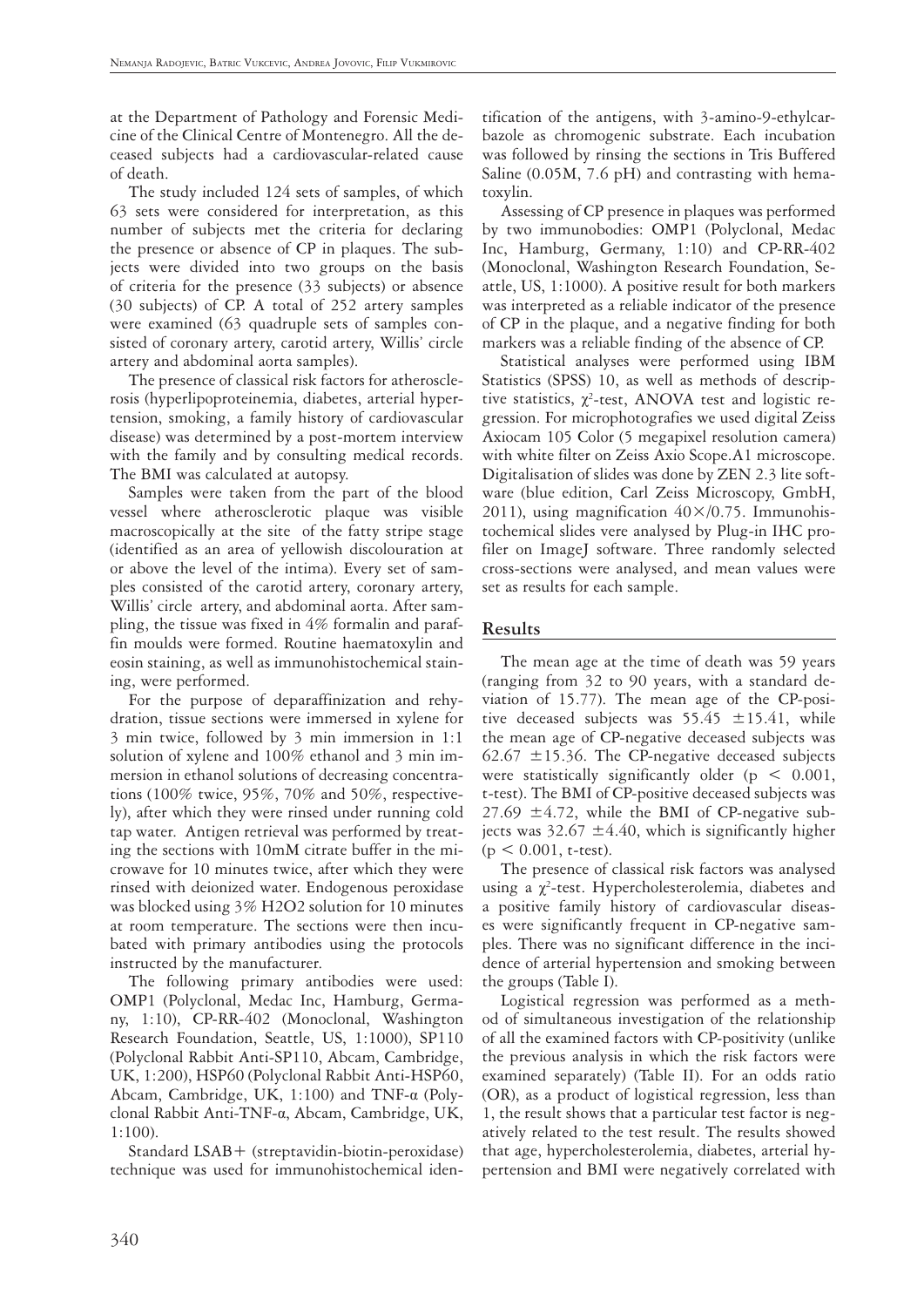| <b>RISK FACTORS</b>                      |        | <b>CP-NEGATIVE</b> | <b>CP-POSITIVE</b> | <b>P-VALUE</b> |
|------------------------------------------|--------|--------------------|--------------------|----------------|
| Hypercholesterolemia                     |        | 13 (43.3%)         | 23(69.7%)          | < 0.001        |
|                                          | $^{+}$ | 17 (56.7%)         | $10(30.3\%)$       |                |
| Diabetes mellitus                        |        | 21 (70%)           | 28 (84.8%)         | 0.005          |
|                                          | $^{+}$ | $9(30\%)$          | 5(15.2%)           |                |
| Arterial hypertension                    |        | 15 (50%)           | 18 (54.5%)         | 0.471          |
|                                          | $^{+}$ | 15 (50%)           | 15 (45.5%)         |                |
| Family history of cardiovascular disease |        | 10 (33.3%)         | 15 (45.5%)         | 0.049          |
|                                          | $^{+}$ | 20(66.7%)          | 18 (54.5%)         |                |
| Smoking                                  |        | 11 (36.7%)         | 11 (33.3%)         | 0.579          |
|                                          | $^{+}$ | 19 (63.3%)         | 22 (66.7%)         |                |
| In total                                 |        | $30(100\%)$        | 33 (100%)          |                |

**Table I.** Classic risk factors between the groups

**Table II.** Logistic regression of the relationship of classical risk factors with CP-positivity

| <b>FACTORS EXAMINED</b>                            | <b>LOGISTIC REGRESSION PARAMETERS</b> |                |             |  |
|----------------------------------------------------|---------------------------------------|----------------|-------------|--|
|                                                    | <b>ODDS RATIO</b>                     | <b>P-VALUE</b> | 95% CI      |  |
| Age                                                | 0.965                                 | 0.001          | 0.944-0.986 |  |
| Hypercholesterolemia                               | 0.195                                 | < 0.001        | 0.096-0.397 |  |
| Diabetes mellitus                                  | 0.371                                 | 0.013          | 0.169-0.811 |  |
| Arterial hypertension                              | 0.448                                 | 0.030          | 0.217-0.925 |  |
| Positive family history for cardiovascular disease | 0.929                                 | 0.832          | 0.471-1.832 |  |
| Smoking                                            | 0.755                                 | 0.446          | 0.366-1.556 |  |
| BMI                                                | 0.773                                 | < 0.001        | 0.718-0.832 |  |

**Table III.** TNF-α expression in CP-positive vs. CP-negative samples

|                 | Min |    |       | MAX MEAN VALUE STANDARD DEVIATION | <b>CP-POSITIVE</b>                | <b>CP-NEGATIVE</b> | <b>P-VALUE</b> |
|-----------------|-----|----|-------|-----------------------------------|-----------------------------------|--------------------|----------------|
| Carotid artery  |     | 25 | 15.19 | 5.29                              | $12.48 \pm 4.64$                  | $18.17 \pm 4.29$   | < 0.001        |
| Willis circle   |     | 15 | 9.57  | 2.87                              | $9.58 \pm 2.72$                   | $9.57 \pm 3.07$    | 0.99           |
| Aorta           |     | 25 | 15.49 | 5.07                              | $12.94 \pm 4.23$ $18.30 \pm 4.43$ |                    | < 0.001        |
| Coronary artery |     | 25 | 15.79 | 5.54                              | $13.61 \pm 5.02$                  | $18.20 \pm 5.13$   | 0.001          |
| In total        |     | 25 | 14.01 | 5.43                              | $12.15 \pm 4.47$                  | $16.06 \pm 5.67$   | < 0.001        |

*ANOVA for comparison between arteries: p < 0.001*

CP-positivity. The most significant negative correlation (the lowest OR) was shown by hypercholesterolemia. No significant relationship was found between CP-positivity and a positive family history of cardiovascular diseases, as well as smoking.

Immunotesting for SP110 showed that this marker is significantly more expressed in CP-negative plaques in all the examined arteries (Table III). The HSP60 marker was significantly more expressed in CP-positive plaques in all the examined arteries (Table IV). CP-negative plaques showed a higher TNF-α expression. The difference is present in all arteries except the Willis' circle (Table V).

# **Discussion**

The results of the presented study showed that classical risk factors for atherosclerosis were more present in deceased subjects with CP-negative plaques, suggesting that CP may have been the cause of their atherosclerosis. The subjects with CP-negative plaques were significantly older and had a higher BMI at the time of death compared with CP-negative subjects. A significant difference between the CP-positive and CP-negative groups was found for the presence of hypercholesterolemia, diabetes, and a positive family history of cardiovascular disease,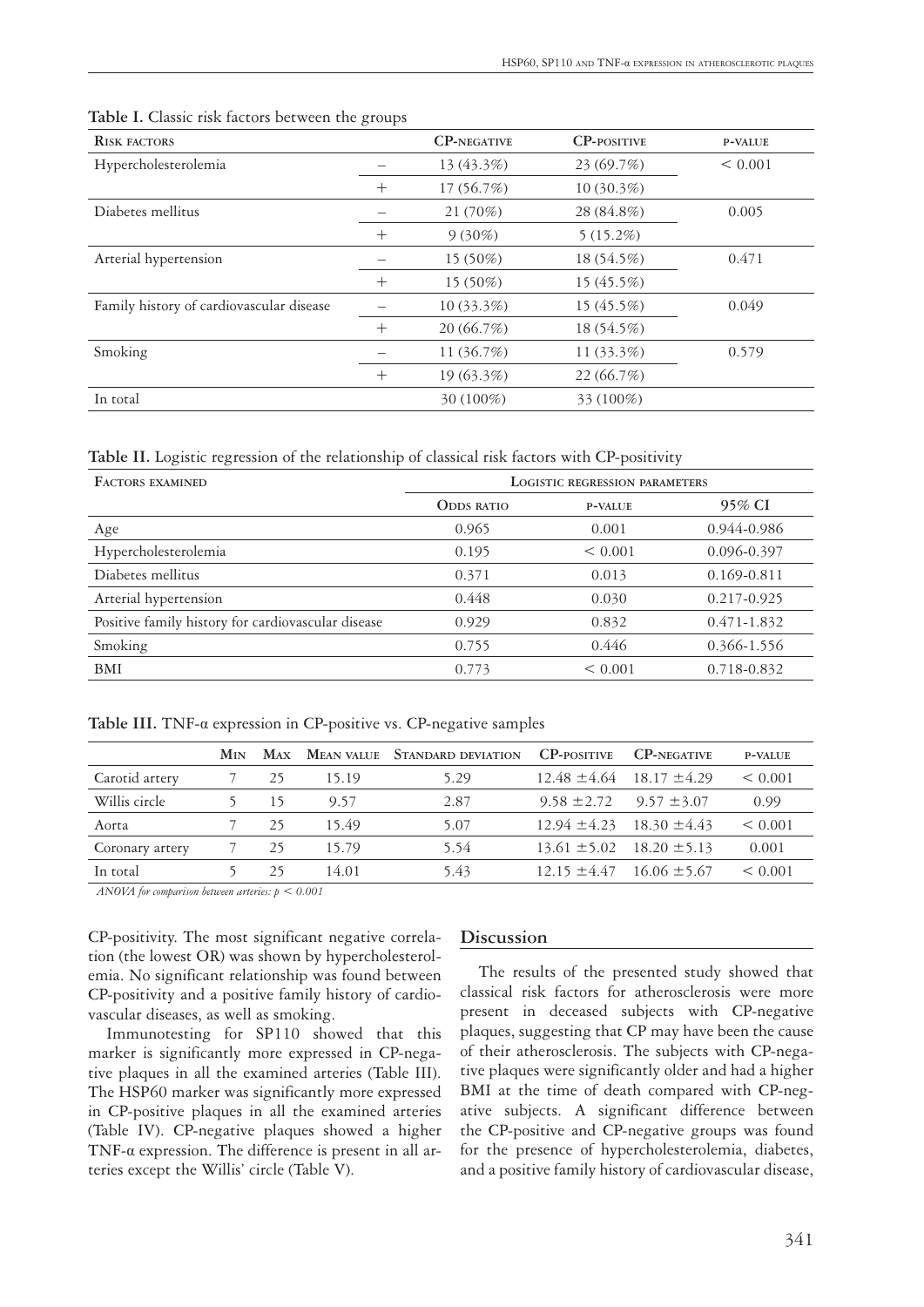|                 | <b>M<sub>IN</sub></b> | <b>MAX</b> |       | <b>MEAN VALUE</b> STANDARD DEVIATION | <b>CP-POSITIVE</b> | <b>CP-NEGATIVE</b>                | <b>P-VALUE</b> |
|-----------------|-----------------------|------------|-------|--------------------------------------|--------------------|-----------------------------------|----------------|
| Carotid artery  |                       | 25         | 14.67 | 4.99                                 |                    | $17.21 \pm 3.82$ $11.87 \pm 4.65$ | < 0.001        |
| Willis circle   |                       | 24         | 13.36 | 4.84                                 |                    | $16.33 \pm 4.28$ $10.10 \pm 2.96$ | < 0.001        |
| Aorta           |                       | 24         | 13.91 | 4.49                                 |                    | $16.72 \pm 4.14$ $10.80 \pm 2.28$ | < 0.001        |
| Coronary artery | $\sigma$              | 25         | 14.08 | 4.60                                 |                    | $16.45 \pm 4.37$ $11.47 \pm 3.28$ | < 0.001        |
| In total        |                       | 24         | 14.00 | 4.73                                 |                    | $16.68 \pm 4.12$ $11.05 \pm 3.43$ | < 0.001        |
|                 |                       |            |       |                                      |                    |                                   |                |

**Table IV.** HSP60 expression in CP-positive vs. CP-negative samples

 $\overline{ANOVA}$  for comparison between arteries:  $p = 0.49$ 

**Table V.** TNF-α expression in CP-positive vs. CP-negative samples

|                 | <b>M<sub>IN</sub></b> |     |       | MAX MEAN VALUE STANDARD DEVIATION | <b>CP-POSITIVE</b>                | <b>CP-NEGATIVE</b>                | <b>P-VALUE</b> |
|-----------------|-----------------------|-----|-------|-----------------------------------|-----------------------------------|-----------------------------------|----------------|
| Carotid artery  |                       | 25  | 15.19 | 5.29                              | $12.48 \pm 4.64$                  | $18.17 \pm 4.29$                  | < 0.001        |
| Willis circle   |                       | 15  | 9.57  | 2.87                              | $9.58 \pm 2.72$                   | $9.57 \pm 3.07$                   | 0.99           |
| Aorta           |                       | 25  | 15.49 | 5.07                              |                                   | $12.94 \pm 4.23$ $18.30 \pm 4.43$ | < 0.001        |
| Coronary artery |                       | -25 | 15.79 | 5.54                              | $13.61 \pm 5.02$ $18.20 \pm 5.13$ |                                   | 0.001          |
| In total        |                       | 25  | 14.01 | 5.43                              |                                   | $12.15 \pm 4.47$ $16.06 \pm 5.67$ | < 0.001        |

*ANOVA for comparison between arteries: p < 0.001*

while there was no significant difference for arterial hypertension or smoking. Also, logistical regression showed that hypercholesterolemia had the most pronounced negative correlation with CP-positivity. The results indicate that the absence of classical risk factors for atherosclerosis in early CP-positive plaques suggest that bacterial infection may be a pathogenic trigger of the atherosclerosis process in the younger population without a significant load of risk factors. Izadi et al. demonstrated the presence of CP DNA in the plaques of 21.9% of patients with coronary atherosclerosis treated with an aorto-coronary bypass graft. Positive IgG on CP was present in 45.7% of patients, while IgM was positive in 4.8%; which suggests that it is a combination of long-term chronic infection and advanced plaque [16]. Sessa *et al.* examined the presence of CP DNA in atherosclerotic plaques, macrophages, and pericarotid lymph nodes in patients who had undergone carotid endarterectomy and found their presence to be higher than 70%. Their results indicate that the presence of CP in macrophages was more noticeable in the group of patients who had symptomatic disease, compared to asymptomatic patients, and they conclude that bacterial infection potentially contributes to plaque instability with previous significant blood vessel stenosis [16]. It is thought that PCR testing of macrophages on CP DNA could represent a significant diagnostic step in assessing the risk of atherosclerotic plaque complications [17], primarily because of the proven importance of macrophage positivity for CP and the ease of taking macrophages for analysis compared to histological analysis of plaque, which is carried out only after interventions that are intended for therapeutic

purposes [18]. Patients who are seropositive for CP have a faster progression of subclinical, non-manifest atherosclerotic plaques, confirmed by Player *et al*. in which coronary artery calcification was monitored on CT as an indicator of the plaque stage [19]. Wong *et al.* published a review of the relevant literature stating that CP is found in 15-100% of atherosclerotic plaques. The authors of this review found that the bacterium is predominantly found in advanced plaques, so they take the position that the bacterium does not start, but rather supports, the atherosclerotic process [20]. On the other hand, Assar et al. showed that CP DNA was present in 29.4% of thoracic aortic atherosclerotic plaques and in 5.9% of internal thoracic artery samples taken as a control group without atherosclerotic plaques. Also, their results indicate that there is a significant positive correlation between the presence of CP in advanced atherosclerotic plaque and in a healthy blood vessel without atherosclerosis within the same organism, which contradicts the view that the presence of bacteria in plaque is actually contamination due to a damaged endothelium [21]. El Yazouli *et al.* demonstrated in a sample of 115 patients with cardiovascular disease that dyslipidaemia was less common in the group of patients with the presence of CP DNA in their atherosclerotic plaques. Statistical analysis in their study showed that about 60% of patients had CP infection as an associated factor with other, classical risk factors for cardiovascular disease; 25% showed an independent role of classical risk factors; while 12% showed CP infection as a unique risk factor for atherosclerosis [22].

Our study showed a significantly higher expression of HSP60 in those infected, compared to the uninfect-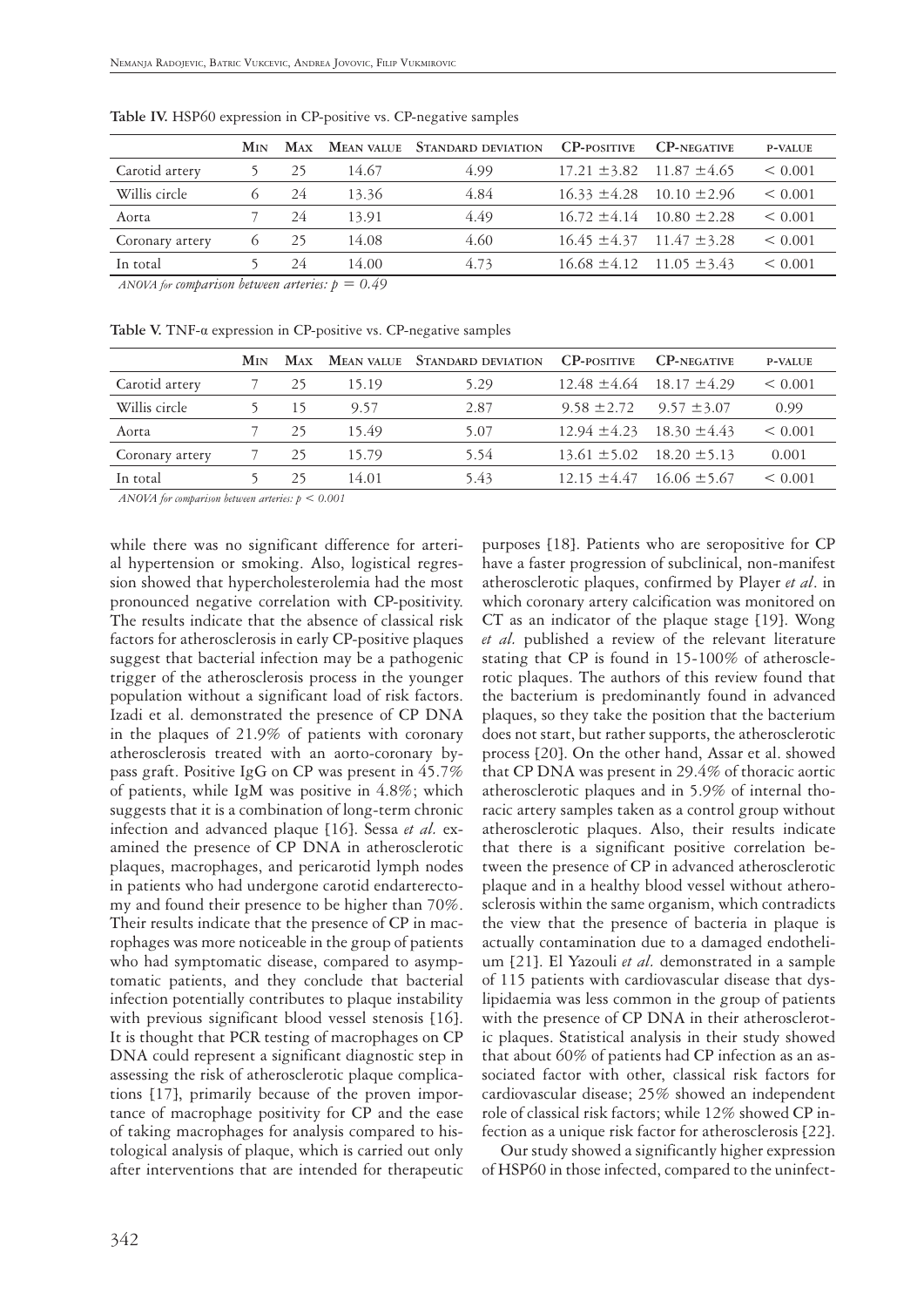ed plaques. Seropositivity for cHSP60 (c-chlamydial) is a sensitive and specific marker of acute coronary syndrome, independent of anti-CP IgG titre, levels of highly sensitive CRP or troponin T (7). Proven chronic infection with CP and anti-hHSP60 positivity are predictive factors for a cardiovascular event, especially if associated with high CRP [23] values. Risk factors for atherosclerosis (hypertension, smoking, oxLDL, free radicals, etc.) which act as a stress factor to the endothelium, favouring the release of hHSP60 in the cytosol and expression on the endothelial surface, thus helping with an autoimmune reaction initiated by cHSP60 [24]. It is Proven that mitogenic potential exerted on CP exerts mitogenic potential in the smooth muscle cells whose dominant effect through cHSP60 [24] and by increasing the expression of transcription factors EGR1 [24] and NF-κB [25]. It has been experimentally proven that formalin-inactivated CP cannot enter cells and that cHSP60 does not come into contact with host cells due to the intracellular localization of this protein within the bacterium. Also, in such an experimental model, there is no increase in the expression of E selectin, ICAM-1 and VCAM-1 on the host endothelium. This proves that the membrane antigens of CP do not play a role in the expression of these adhesive molecules, but that it is the role of cHSP60 [26]. Koi *et al*. demonstrated the co-localization of cHPS60 and hHSP60 in plaques on carotid atherosclerotic plaque samples, as well as their joint action in promoting the secretion of TNF-α and MMP by macrophages [27]. cHSP60 also stimulates the specific proliferation of T lymphocytes [28], as well as B lymphocytes, with a consequent increase in the secretion of IL-10 and IL-6 [29]. T lymphocytes in early, asymptomatic plaques have been shown to exhibit autoreactivity to hHSP60 [11]. Konflach et al. demonstrated by multiple linear regression that the concentration of hHSP60-specific T lymphocytes was significantly associated with intima-media thickness in the male population aged 17-18 years, while there was no significant association in the male population aged 50-69 years, which suggests that T-cell activation by hHSP60 is more significantly associated with wounds than with advanced atherosclerosis [30]. Exogenous intake of cHSP60 experimentally causes endothelial dysfunction in rabbits on a high cholesterol diet [31]. Hypercholesterolemic rabbits, in which exogenous intake of cHSP60 was performed, developed a fat stripe more rapidly, and macrophage infiltration was also more pronounced in more developed plaques, which suggests that this virulence factor supports both the early and late stages of atherosclerosis [32]. Oral administration of immunosuppressive doses of HSP60 in ApoE to mice leads to a reduction of atherosclerotic plaque, while subcutaneous administration has the opposite effect [33]. Also, Zhong *et al*. described that intranasal application of small doses of HSP60 leads to a significant 33.6% reduction in plaque in the aortic root [34]. These results may be useful in the process of developing a possible "atherosclerosis vaccine" based on HSP60. Kuroda *et al.* demonstrated on carotid plaque samples obtained by endarterectomy that the most significant co-localization of cHSP60 and the CP antigen occurs within plaque macrophages; they conclude that altering macrophage function is a significant step in exhibiting the atherogenic effect of cHSP60 [35]. Knoflach *et al.* emphasize the importance of T lymphocytes, through results that indicate that reactivity against HSP60 is more present in T lymphocytes within developed plaque compared to T lymphocytes in circulating blood. Their conclusion is that HSP60-specific T lymphocytes circulate in the blood, and then their accumulation in advanced plaque occurs [36]. It is thought that testing the plasma concentration of HSP60-specific T lymphocytes in the future could be a screening method for early atherosclerosis [37]. Also, in a study by Bodolay et al. on patients with mixed systemic connective tissue disease, antibodies to HSP60 were shown to be more prevalent in a subgroup of patients who had cardiovascular comorbidities [38].

Significantly higher expression of SP110 in CP-negative plaques was observed, suggesting a protective role of this factor. SP110, a human analogue of the Ipr1 gene, may be a constituent protective factor against CP and against infectious atherosclerosis. Leo at al. demonstrated a protective role of SP110/ Ipr1 in intracellular infections in a mouse model of *M. tuberculosis* infection by modulating NF-κB activity in the form of promotion of anti-apoptotic mechanisms and down-regulation of TNF-α secretion. Infected mice that showed SP110/Ipr1 activity had developed lung lesions and better survival [12]. The lower expression of TNF-α in CP-positive plaques can potentially be attributed to SP110 activity, more precisely and it is attempted to suppress the inflammatory response to the presence of bacteria in the blood vessel wall. There are no human studies examining the expression of SP110 in atherosclerosis, nor the effect of this factor on CP, and in this domain this study can be considered pioneering. It is necessary to conduct additional genetic and molecular research in order to clarify its role in the infectious process of atherosclerosis, as well as to examine its potential in the prevention and treatment of atherosclerosis.

Although the influence of  $TNF-\alpha$  in the infectious process of atherosclerosis is experimentally verified, mice with a genetic defect of TNF-α infected with CP had a significantly lower incidence of atherosclerosis [39]. Results show that the expression of TNF- $\alpha$ was more noticeable in CP-negative plaques. There is a possibility that early forms of plaque do not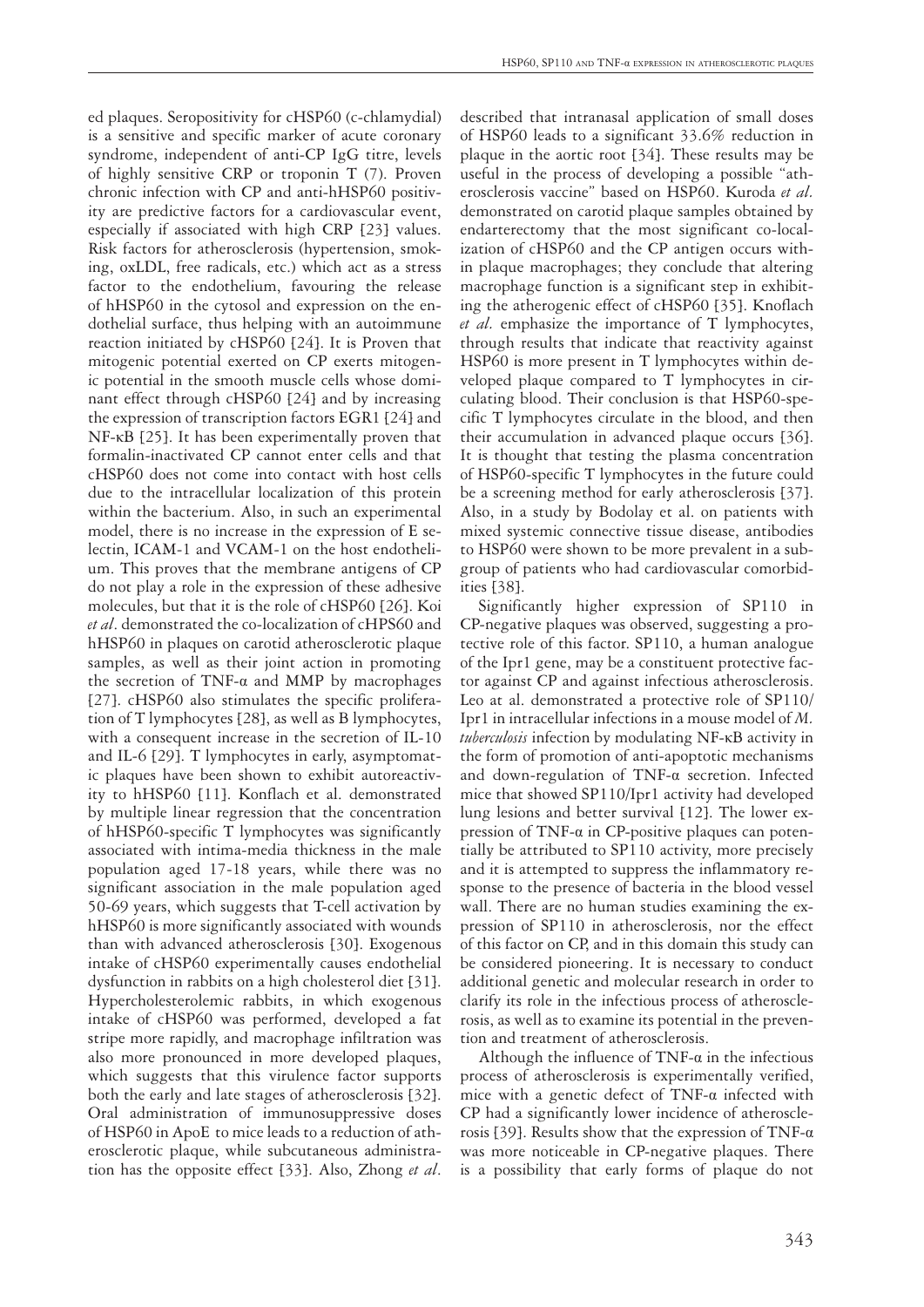show a pronounced effect of bacterial infection on the growth of this inflammatory marker. Janczak *et al*. analysed advanced, stenotic carotid plaques in 100 patients, detecting the presence of CP DNA in 68% of plaques, and infected plaques had a high expression of bFGF and TNF- $\alpha$  [40]. On the other hand, a meta-analysis by Filard *et al.* showed that patients with atherosclerosis had elevated systemic values of hsCRP, fibrinogen, IL-6, TNF-α and IFN-γ, while patients seropositive for CP had elevated hsCRP, fibrinogen, and IL-6 values, with no significant effect of seropositivity on the values of other biochemical inflammatory markers [41]. Oxahar *et al.* showed that infection of a human mast cell culture with CP results in an early increase in IL-8 and MCP-1 secretion, while an increase in TNF-α secretion was observed later in the development of the infection process [42].

Finally, our study showed most of the classical risk factors for atherosclerosis do not correlate with CP-positivity, pointing out very possible infective genesis of atherosclerosis. Protective SP110 and potentially linked TNF-α are significantly less expressed in CP-positive plaques, contrary to HSP60.

*The authors declare no conflict of interest.*

### **References**

- 1. Libby P. Coronary artery injury and the biology of atherosclerosis: inflammation, thrombosis, and stabilization. Am J Cardiol 2000; 86 (8B): 3J-8J.
- 2. Renko J Bacterial DNA signatures in arterial inflammation [academic dissertation], University of Tampere, 2008.
- 3. Dabiri H, Rezadehbashi M, Badami N, et al. Detection of Chlamydia pneumoniae in atherosclerotic plaques of patients in Tehran, Iran. Jpn J Infect Dis 2009; 62: 195-197.
- 4. Epstein SE. The multiple mechanisms by which infection may contribute to atherosclerosis development and course. Circ Res 2002; 90: 2-4.
- 5. Honarmand H. Atherosclerosis Induced by Chlamydophila pneumoniae: A Controversial Theory. Interdiscip Perspect Infect Dis 2013; 2013: 941392.
- 6. Di Pietro M, Filardo S, De Santis F, Sessa R. Chlamydia pneumoniae infection in atherosclerotic lesion development through oxidative stress: a brief overview. Int J Mol Sci 2013; 14: 15105-15120.
- 7. Epstein SE, Zhou YF, Zhu J. Infection and atherosclerosis: emerging mechanistic paradigms. Circulation 1999; 100: e20- 8.
- 8. Pothineni NVK, Subramany S, Kuriakose K, et al. Infections, atherosclerosis, and coronary heart disease. Eur Heart J 2017; 38: 3195-3201.
- 9. Lalla E, Lamster IB, Hofmann MA, et al. Oral infection with a periodontal pathogen accelerates early atherosclerosis in apolipoprotein E-null mice. Arterioscler Thromb Vasc Biol 2003; 23: 1405-1411.
- 10. Shah PK. Inflammation, infection and atherosclerosis. Trends Cardiovasc Med 2019; 29: 468-472.
- 11. Bachmaier K, Neu N, de la Maza LM, Pal S, et al. Chlamydia infections and heart disease linked through antigenic mimicry. Science 1999; 283: 1335-1339.
- 12. Leu JS, Chen ML, Chang SY, et al. SP110b Controls Host Immunity and Susceptibility to Tuberculosis. Am J Respir Crit Care Med 2017; 195: 369-382.
- 13. Kramnik I, Dietrich WF, Demant P, Bloom BR. Genetic control of resistance to experimental infection with virulent Mycobacterium tuberculosis. Proc Natl Acad Sci U S A 2000; 97: 8560-8565.
- 14. Pan H, Yan BS, Rojas M, et al. Ipr1 gene mediates innate immunity to tuberculosis. Nature 2005; 434: 767-772.
- 15. Bloch DB, Nakajima A, Gulick T, et al. Sp110 localizes to the PML-Sp100 nuclear body and may function as a nuclear hormone receptor transcriptional coactivator. Mol Cell Biol 2000; 20: 6138-6146.
- 16.Izadi M, Fazel M, Akrami M, et al. Chlamydia pneumoniae in the atherosclerotic plaques of coronary artery disease patients. Acta Med Iran 2013; 51: 864-870.
- 17. Sessa R, Di Pietro M, Schiavoni G, et al. Chlamydia pneumoniae DNA in patients with symptomatic carotid atherosclerotic disease. J Vasc Surg 2003; 37: 1027-1031.
- 18. Frutos MC, Monetti MS, Mosmann J, et al. Molecular characterization of Chlamydia pneumoniae in animals and humans from Argentina: Genetic characterization of Chlamydia pneumoniae. Infect Genet Evol 2016; 44: 43-45.
- 19. Sessa R, Di Pietro M, Schiavoni G, et al. Chlamydia pneumoniae in asymptomatic carotid atherosclerosis. Int J Immunopathol Pharmacol 2006; 19: 111-118.
- 20. Player MS, Mainous AG 3rd, Everett CJ, Diaz VA, et al. Chlamydia pneumoniae and progression of subclinical atherosclerosis. Eur J Prev Cardiol 2014; 21: 559-565.
- 21.Wong YK, Gallagher PJ, Ward ME. Chlamydia pneumoniae and atherosclerosis. Heart 1999; 81: 232-238.
- 22. Assar O, Nejatizadeh A, Dehghan F, et al. Association of Chlamydia pneumoniae Infection With Atherosclerotic Plaque Formation. Glob J Health Sci 2015; 8 (4): 260-267.
- 23. Yazouli LE, Hejaji H, Elmdaghri N, et al. Investigation of Chlamydia pneumoniae infection in Moroccan patients suffering from cardiovascular diseases. J Infect Public Health 2018; 11: 246-249.
- 24. Xu Q. Role of heat shock proteins in atherosclerosis. Arterioscler Thromb Vasc Biol 2002; 22: 1547-1559.
- 25. Deniset JF, Hedley TE, Hlaváčková M, et al. Heat shock protein 60 involvement in vascular smooth muscle cell proliferation. Cell Signal 2018; 47: 44-51.
- 26. Kern JM, Maass V, Maass M. Chlamydia pneumoniae-induced pathological signaling in the vasculature. FEMS Immunol Med Microbiol 2009; 55: 131-139.
- 27. Rupp J, Hellwig-Burgel T, Wobbe V, et al Chlamydia pneumoniae infection promotes a proliferative phenotype in the vasculature through Egr-1 activation in vitro and in vivo. Proc Natl Acad Sci U S A 2005; 102: 3447-3452.
- 28. Kol A, Bourcier T, Lichtman AH, Libby P. Chlamydial and human heat shock protein 60s activate human vascular endothelium, smooth muscle cells, and macrophages. J Clin Invest 1999; 103: 571-577.
- 29. Mosorin M, Surcel HM, Laurila A, et al. Detection of Chlamydia pneumoniae-reactive T lymphocytes in human atherosclerotic plaques of carotid artery. Arterioscler Thromb Vasc Biol 2000; 20: 1061-1067.
- 30.Wick C. Tolerization against atherosclerosis using heat shock protein 60. Cell Stress Chaperones 2016; 21: 201-211.
- 31. Knoflach M, Kiechl S, Mayrl B, et al. T-cell reactivity against HSP60 relates to early but not advanced atherosclerosis. Atherosclerosis 2007; 195: 333-338.
- 32. Mussa FF, Chai H, Wang X, et al. Chlamydia pneumoniae and vascular disease: an update. J Vasc Surg 2006; 43: 1301-1307.
- 33. Hu Y, Chen Z, Jiang L, Chen F, Jin R, Cheng L. Effects of oral and subcutaneous administration of HSP60 on myeloid-de-